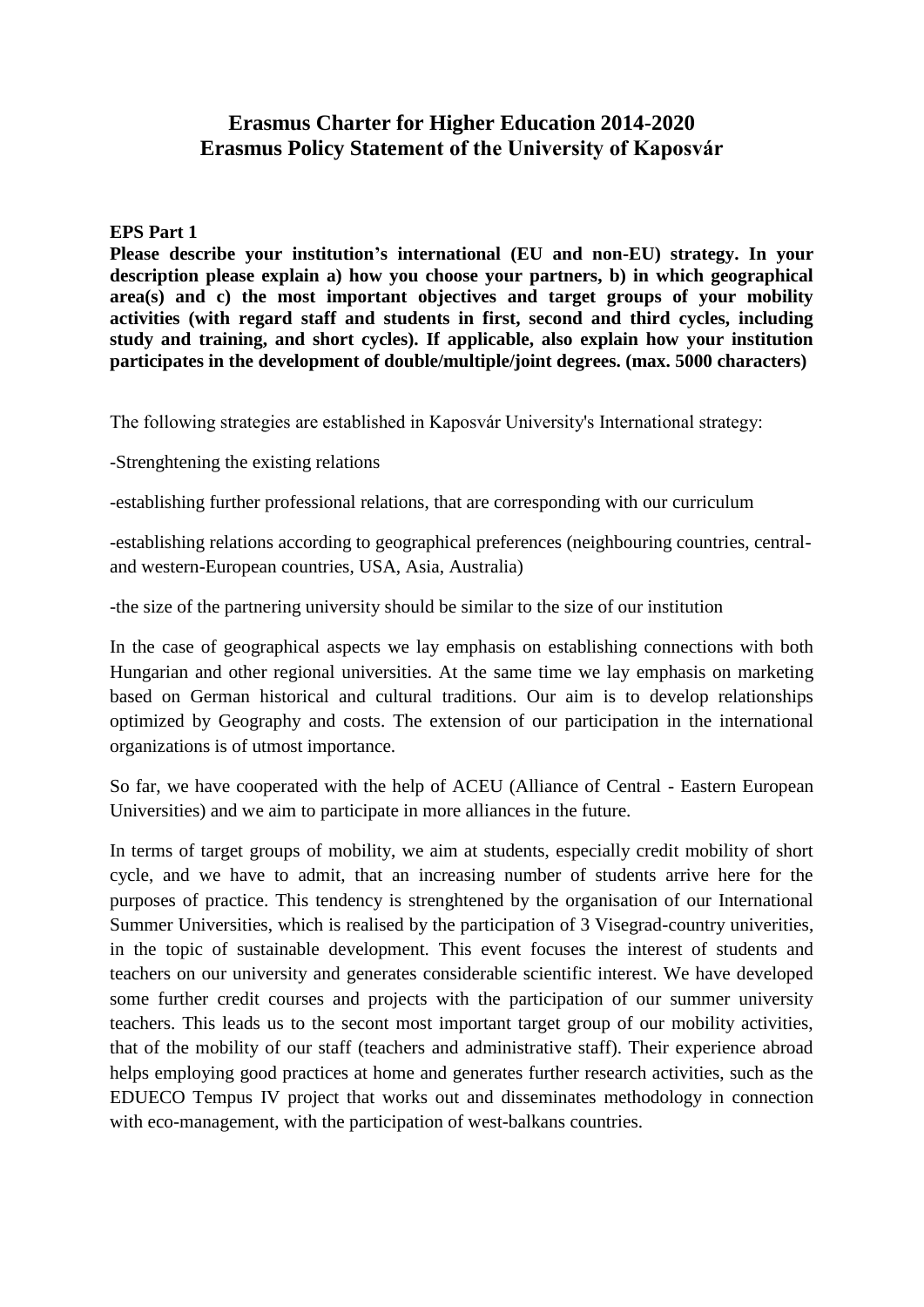## **EPS Part 2**

**Please describe your institution's strategy for the organization and implementation of international (EU and non-EU) cooperation projects in teaching and training in relation to projects implemented under the programme. (max. 2000 characters)**

The exchange of students and staff taking part in international European projects is highly important, just like the close operatie cooperation with our university alliance partners and the establishment of new Joint Degrees.

-Encouraging direct contact both on departmental and professional level. Plan to open towards the East (Russian, Post-Soviet and Turkish institutions).

-Participation in International Promotional Days (it has proved to be successful in the past in forming relationships)

- Direct Marketing activities in partnering institutions (internet, mail, direct promotion) done by international officer, student board, promotional materials.

The overview and evaluation of the University's international, project and research relations:

-Overview of bilateral agreements (suggestions for modifications)

-Contact with embassies

-Evaluation of the existing Russian agreements

-Creation of international project roster on the departmental level (based on topics)

- Enhancement of application success in European research tenders
- -List international organizations (e.g. AUDEM)

Creating a roster of subjects taught in foreign languages:

- -Screening and profiling the existing list
- -Evaluating of synopsys
- -Offering courses
- -Creating a course web-page
- -creating a doctoral school portfolio

## **EPS PART 3**

**Please explain the expected impact of your participation in the Programme on the modernisation of your institution (for each of the 5 priorities of the Modernisation Agenda) in terms of the policy objectives you intend to achieve. (max. 3000 characters)**